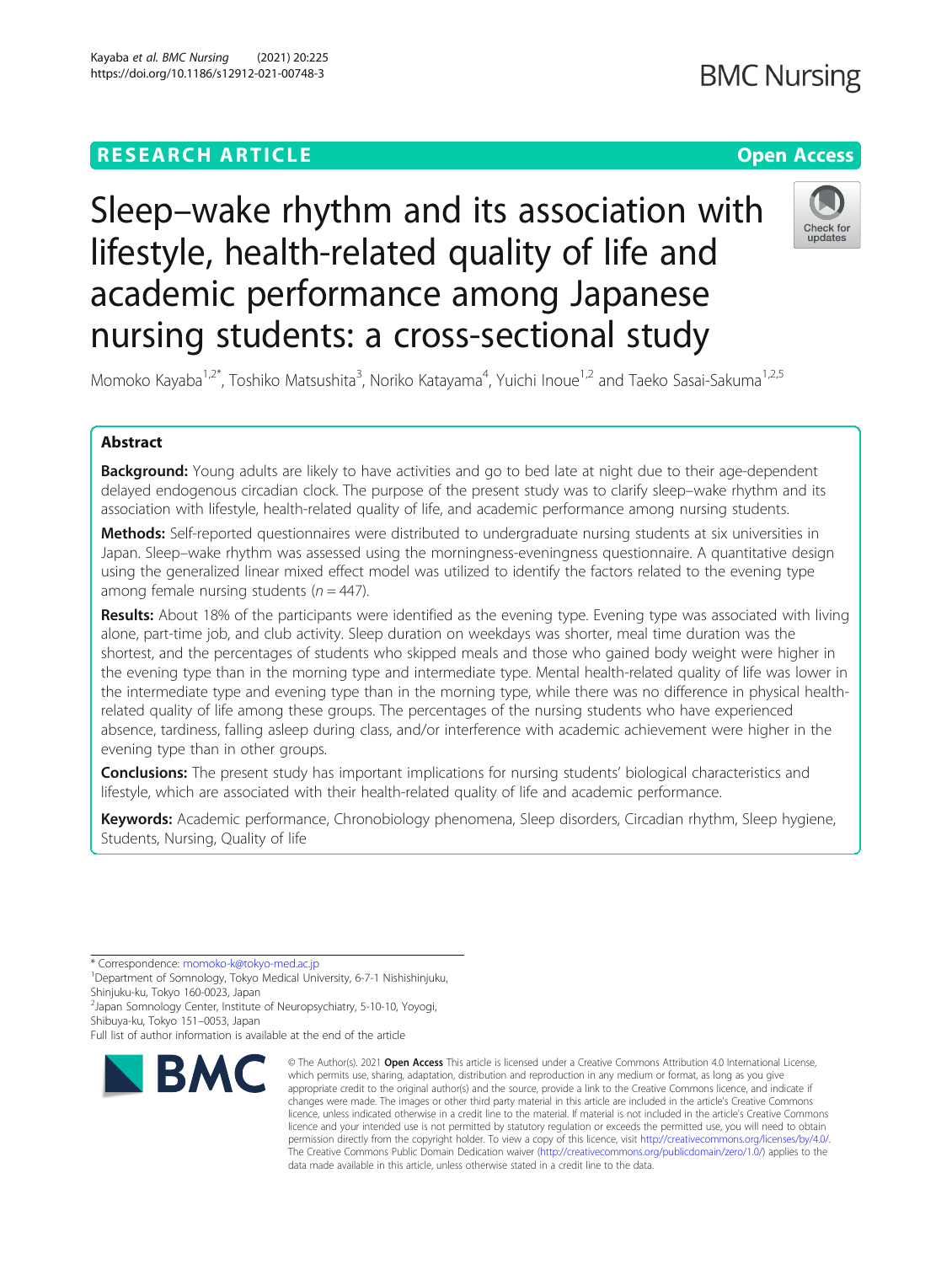#### Background

Sleep is important for maintaining and enhancing one's health. Sleep patterns and sleep problems change along with the life-stage. Chronotype, the tendency towards morningness or eveningness underlying the circadian system, is influenced by age, gender  $[1]$  $[1]$ , genetics  $[2]$  $[2]$ , and external environment/circumstances including light exposure [\[3](#page-7-0)] or sociocultural conditions [\[4\]](#page-7-0). University students are likely to have activities and go to bed late at night due to their age-dependent delayed endogenous circadian clock (i.e., late chronotype) [[1\]](#page-7-0), school work, extracurricular activities, club activities, or part-time jobs. Nevertheless, they are forced to wake up early controlled by the social clocks (e.g., early-morning classes or early-morning practice in club activities). Therefore, late chronotype and resulting insufficient sleep are typical sleep problems in this age group. Previous studies have reported that these sleep problems are negatively associated with mental health  $[5]$ , health-related quality of life [[6,](#page-7-0) [7\]](#page-7-0), and academic performance  $[8, 9]$  $[8, 9]$  $[8, 9]$  $[8, 9]$  in the young population. Specifically, late chronotypes are often accompanied by unique eating behaviors (e.g., breakfast skipping and evening energy intake) [\[10](#page-7-0), [11](#page-7-0)], which result in metabolic disorders including obesity and diabetes [\[12](#page-7-0), [13](#page-7-0)]. In addition, late chronotypes are associated with poor mental health [\[14](#page-7-0), [15](#page-7-0)] and poor academic achievement in university students [[16\]](#page-7-0). Thus, being a late chronotype should be regarded as a risk factor for health problems and daytime functioning in this age group.

Sleep-related problems are not rare in nursing students: 9–12% have difficulty initiating sleep, 8–11% have difficulty maintaining sleep, and 8–9% have early morning awakening [[17,](#page-7-0) [18](#page-7-0)]. Furthermore, the prevalence of insomnia, sleep disturbance, or poor sleep ranges from 19 to 56% [[17](#page-7-0)–[19](#page-7-0)]. Average sleep duration in nursing students varies among countries: 7 h in Turkey [\[20\]](#page-7-0) and 5 h in Philippines [\[21](#page-7-0)], with regional differences in sleep duration among university students in general [[22](#page-7-0)]. The percentage of nursing students who sleep less than 7 h was reported as 61% in an Italian university [\[17](#page-7-0)], 34% in a Scottish university [\[23](#page-7-0)] and 70% in a Turkish university [\[19](#page-7-0)]. In a previous study on daytime sleepiness in nursing students, 11% of the participants had daytime sleepiness, which was associated with insomnia symptoms, second year students and living alone [\[24\]](#page-7-0). In a study conducted in a school of nursing in Indonesia, 24.3% of male nursing students and 28.8% of female nursing students had daytime sleepiness [[25\]](#page-7-0). In another study conducted in Taiwan, 35% of the first-year nursing students experienced daytime sleepiness at the beginning of the semester  $[26]$  $[26]$ . Taken together, more than a few nursing students may experience sleep problems, including insomnia, insufficient sleep, and daytime sleepiness. Furthermore, the previous studies reported that insufficient sleep worsened mental health [[27\]](#page-7-0) and healthrelated quality of life [[21\]](#page-7-0), that daytime sleepiness interfered with academic achievement [[24,](#page-7-0) [28](#page-7-0)], and that subjective poor sleep quality was associated with both physical and mental health [[29](#page-7-0), [30](#page-7-0)] in nursing students. Nursing students have more stress, anxiety, sleep disturbance, and have more stress-related illness than general undergraduate students [\[31,](#page-7-0) [32\]](#page-7-0) partially due to great amount of academic work [\[33](#page-7-0)]. Therefore, misalignment between their internal clocks and external environment should be taken into consideration for their physical/mental health and daytime functioning, including academic achievement. Some previous studies recommend stress coping strategies as an approach to address sleep problems [[29,](#page-7-0) [34\]](#page-8-0); however, to our knowledge, no studies have focused on nursing students' sleep and daily functioning considering their chronotype.

The purpose of the present study is to clarify chronotype and its association with lifestyle, health-related quality of life, and academic performance among nursing students. Building healthy lifestyles during their school days may contribute to improving not only their physical/mental health but also the quality of medical services (e.g., prevention of medical accidents, lowering the turnover rate of nurses) in the future.

#### Methods

#### Participants and data collection

This cross-sectional study was conducted at six universities with nursing courses in Japan between June 2018 and October 2019. Except for a university in the Tohoku region, a northern area of Japan ( $n = 57$ ), all the universities were located in the Kanto region (i.e., Tokyo, Kanagawa, Chiba), urban areas in Japan. Self-reported questionnaires were distributed to undergraduate nursing students during the term of normal classes, not in the practical training period. From the questionnaire, we obtained the student IDs of all participants to enable us to provide feedback to those students who wanted to know about their individual results. We distributed the questionnaires during classes at each university and collected them using a collection box outside the classrooms or by having the participants return them in sealed envelopes after class to keep their responses private. We assured the participants that their participation was voluntary, and their participation/nonparticipation could have no educational disadvantage because the research collaborators (each university's lecturers) had no access to the participants' identities. Both the questionnaire collection and the return of individual feedback were handled using a collection box or a sealed envelope. We returned the sealed envelopes personally to those students who wanted feedback on their results;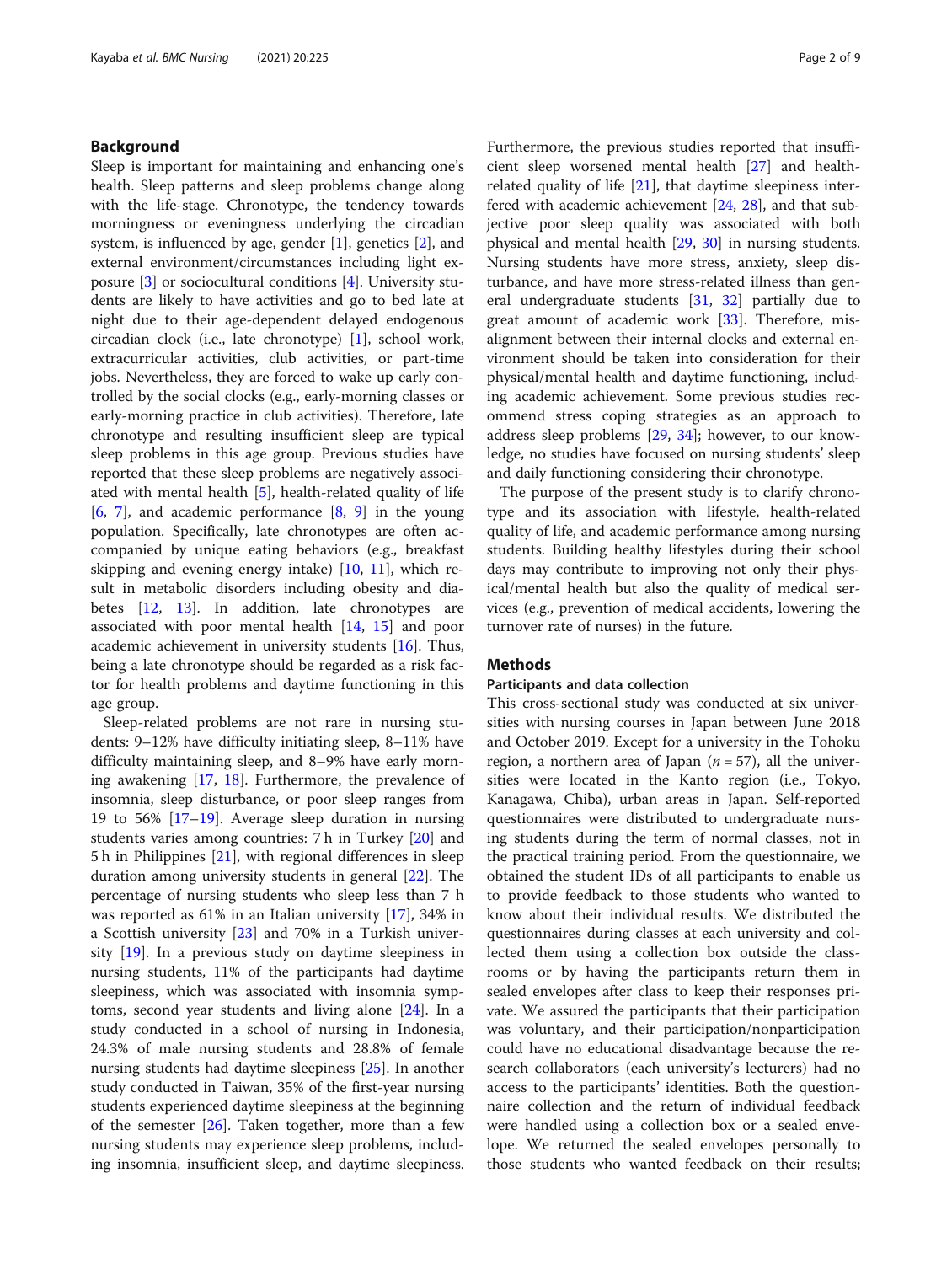students who preferred not to receive the results directly from university lecturers could opt to receive them via postal mail or email. We only used their personal information (i.e., name, address, email address) to return the feedback results. We conducted these processes in accordance with the administrative regulation of each university's ethics approval committee. The numbers of questionnaires distributed were 1123 (freshman:  $n = 231$ ; sophomores:  $n = 435$ ; juniors:  $n = 268$ ; seniors:  $n = 189$ ). We received 519 completed questionnaires. Because the number of male students is small (7%) and their chronotype differs from female students, we analyzed only the data obtained from female nursing students. Thirty-eight respondents were excluded from subsequent analyses because their chronotype could not be determined due to missing data. Finally, 447 valid data were used for analyses in the present study. This manuscript was written in accordance with the STROBE statement for crosssectional studies (Additional file [1](#page-6-0)).

#### Measures

The questionnaire was written in Japanese and consisted of the following items (Additional file [2\)](#page-6-0).

#### Characteristics of nursing students and lifestyle/social activities

Students were required to answer questions on age, sex, grade, starting and closing time of class, whether they were living alone or not, commute time, exercise habits per week ( $\geq 4$  days /2–3 days/  $\leq$ 1 day/ none), duration of habitual exercise, start time of exercise, engagement in part-time job (yes /no), part-time job after 10 p.m., starting and closing time of part-time job, participation in a club activity (yes/ no), and starting and closing time of club activity. Frequency of exercise habit was converted into a binary outcome (0: none, 1:  $\geq$  4 days /2–3 days/  $\leq$  1 day) for analysis.

Data on sleep pattern included information on sleep duration, bedtime, awakening time on weekdays and on weekends. The Japanese version of Epworth Sleepiness Scale (ESS) (Cronbach's  $\alpha = 0.88$ ) [\[35](#page-8-0)–[37](#page-8-0)] was used to assess the level of daytime sleepiness. The total sum score ranges from 0 to 24, and  $\geq 11$  is regarded as having excessive daytime sleepiness. Sleep quality was assessed with the Japanese version of Athens Insomnia Scale (AIS) (Cronbach's  $\alpha = 0.89$ ) [[38,](#page-8-0) [39\]](#page-8-0), which indicates possible insomnia when one has a score above five out of the total score. In order to assess sleep-related symptoms, the self-report questionnaire included questions on difficulty initiating sleep, difficulty maintaining sleep, early morning awakening, and/or difficulty awakening.

Information regarding eating patterns included meal time, duration of meal, skipping meals, and frequency of skipping meals at breakfast, lunch, and dinner. In addition, students were required to answer questions on body weight gain after entering the university. Body mass index (BMI) was calculated by selfreported height and weight.

#### **Chronotype**

To assess chronotype, the Japanese version of Morningness-Eveningness Questionnaire (MEQ) (Cronbach's  $\alpha = 0.84$ ) [[40](#page-8-0)–[42](#page-8-0)] was used. This questionnaire consists of 19 items, and a total score below 42 is defined as evening type, 42–58 as intermediate type, and above 58 as morning type.

#### Health-related quality of life and academic performance

For evaluating health-related quality of life, the physical component summary score and mental component summary score of health-related quality of life by 8-item short form (SF-8) Health Survey [\[43](#page-8-0)–[45](#page-8-0)] was used. These scores were standardized with a mean of 50.

The questionnaire included questions on frequency of absence, tardiness, and falling asleep during class (often/ sometimes/none) and interference with academic achievement (yes/no). Frequency was converted into a binary outcome (0: none, 1: often/sometimes).

#### Statistical analyses

Representative values were shown as mean ± standard deviation. Kruskal-Wallis tests and Chi-square tests followed by residual analyses were performed for continuous variables and categorical variables, respectively. To identify the related factors with chronotype, the generalized linear mixed effect model was used. In the model, explanatory variables; age, living alone, start and closing time of class, commuting time, excise habit, part-time job and club activity were set as fixed effect, and university and grade were set as random effect. In the analysis of generalized linear mixed effect model, the degree of association was represented as adjusted odds ratio and 95% confidence interval. In these analyses, complete-case analysis was performed, but no imputation for missing data was performed because missing data were only 12% of the total. The significance level was defined as  $p < 0.05$ . Generalized linear mixed effect model was analyzed using R statistical software version 3.5.1 (R Core Team, Vienna, Austria). "lme4" package [\[46](#page-8-0)], and other analysis were performed by IBM SPSS Statistics 25 (IBM Corporation, Armonk, USA).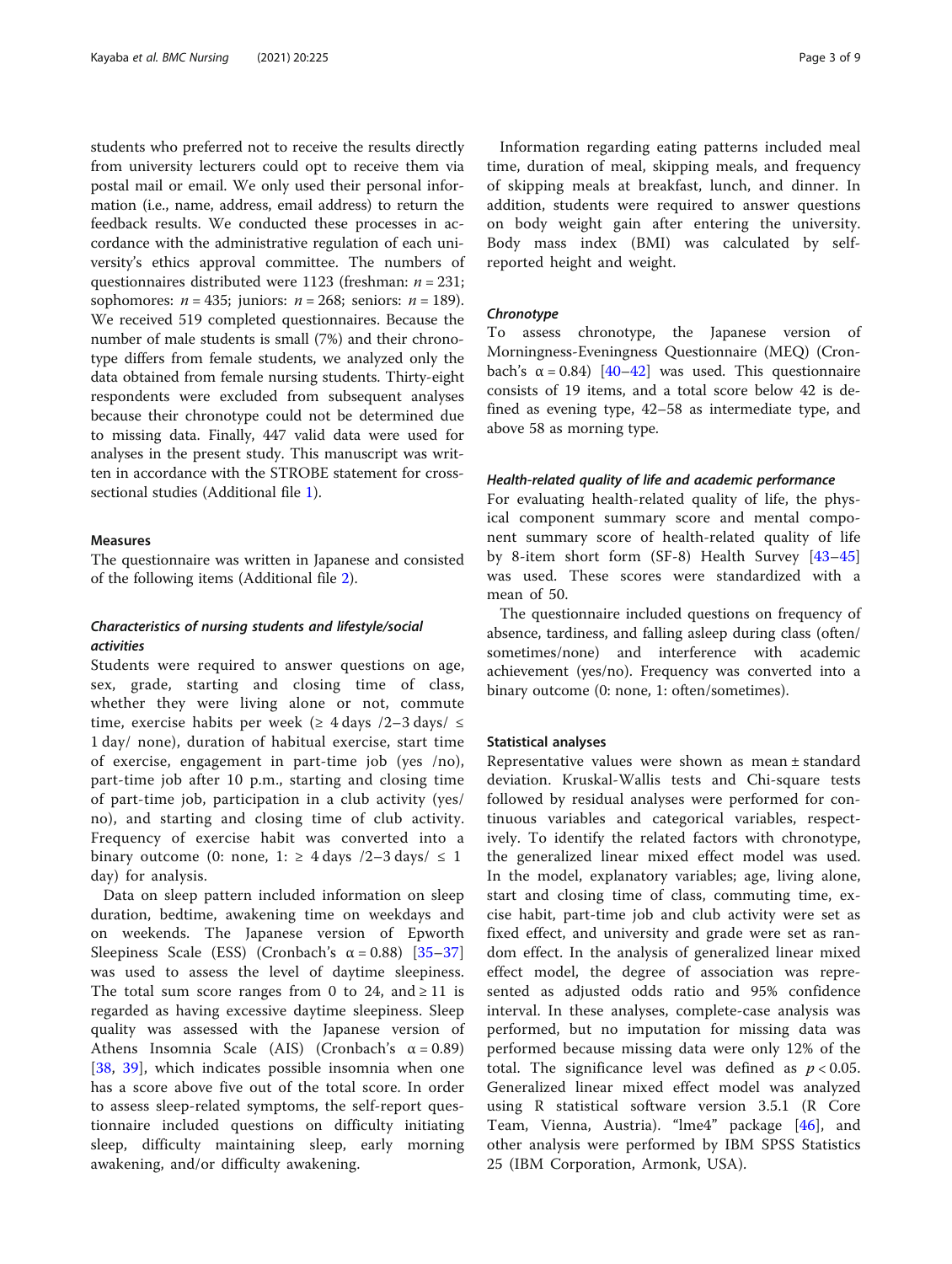#### Ethics

Ethical approval for this survey was granted by the Ethical Committee of the Institute of Neuropsychiatry (No.162). Six universities cooperated with permission of the ethical approval committees; two universities were approved by the ethical committee of the particular university (Teikyo University and Shonan University of Medical Sciences), and the ethical committees of the other four universities delegated ethical approval to the Institute of Neuropsychiatry. All the subjects participated on a voluntary basis, and responses were treated anonymously. Written informed consent was obtained from all participants.

#### Results

#### Reliability of the validated scales

This study's Cronbach's alpha values were 0.783 for the AIS, 0.779 for the ESS, 0.812 for the SF-8 Health Survey, and 0.708 for the MEQ.

#### Chronotype and lifestyle/social activities in nursing students

The number of evening type individuals was 80 (17.9%), while those of morning type and intermediate type were 48 (10.7%) and 319 (71.4%), respectively.

The valid response rate for each grade was as follows: freshman, 66.2%; sophomore, 38.9%; junior, 27.6%; and senior, 27.0%. As for the chronotype, no difference was found among the grade groups ( $p = 0.200$ ). Characteristics of nursing students and lifestyle/social activities for each chronotype were shown in Table 1. Students ranged in age from 18 to 27, and there was no difference in age among the three chronotype groups. Among the students with evening type, the percentages of the students who lived alone, those who had part-time job, or those who engaged in part-time job after 10 p.m. were higher, and the percentage of the students who had an excise habit and/or club activity was lower than that of the morning type and intermediate type. Frequency of part-time job was lower, and starting / closing time of part-time job was earlier in the morning type than in the intermediate type and evening type. In the generalized linear mixed effect model analysis, evening type was associated with living alone (adjusted odds ratio: 2.6, 95% confidence interval: 1.2–5.5), part-time job (adjusted odds ratio: 3.5, 95% confidence interval: 1.3–9.3), and club activity (adjusted odds ratio: 0.3. 95% confidence interval: 0.2–0.7) (Table [2](#page-4-0)).

#### Chronotype and sleep pattern

Sleep patterns in each chronotype were shown in Table [3](#page-4-0). Bedtime and wake-up time on both weekdays and weekends were the latest in the evening type. Sleep duration on weekdays was shorter in the evening type (5.2 h) than in

| Page 4 of 9 |  |
|-------------|--|
|-------------|--|

|            | Table 1 Characteristics of nursing students and lifestyle/social |  |  |
|------------|------------------------------------------------------------------|--|--|
| activities |                                                                  |  |  |

|                                                       | <b>Morning</b><br>type<br>$(N = 48)$ |                  | Intermediate<br>type<br>$(N = 319)$ | Evening<br>type<br>$(N = 80)$ |        |
|-------------------------------------------------------|--------------------------------------|------------------|-------------------------------------|-------------------------------|--------|
| Age (y.o)                                             | 20.2 ±<br>1.5                        |                  | $19.7 \pm 1.2$                      | 19.7 ±<br>1.1                 |        |
| Living alone (%)                                      | 9                                    |                  | 18                                  | 30                            | $\ast$ |
| Start time of class                                   | $9:13 \pm 0$<br>57                   |                  | $9:09 \pm 0:54$                     | $9:13 \pm 0$<br>55            |        |
| Closing time of class                                 | $17:04 \pm$<br>1:19                  |                  | $16:45 \pm 1$ :<br>27               | 16:40±<br>1:15                |        |
| Commuting time (min)                                  | $68.5 \pm$<br>30.0                   |                  | $61.7 \pm 31.4$                     | $59.4 \pm$<br>33.6            |        |
| Excise habits (%)                                     | 54                                   |                  | 43                                  | 30                            | $\ast$ |
| Duration of exercise (min)                            | $109.2 +$<br>108.5                   |                  | $91.0 \pm 66.6$                     | $85.7 +$<br>62.1              |        |
| Start time of exercise                                | $16:28 \pm$<br>4:43                  |                  | $15:54 \pm 4$<br>12                 | $18:01 \pm$<br>3:11           |        |
| Part-time job (%)                                     | 75                                   |                  | 79                                  | 89                            | $\ast$ |
| Part-time job after 10:00 PM<br>(% )                  | 13                                   | ⋇                | 23                                  | 38                            | $*$    |
| Frequency of part-time job <sup>a</sup><br>(per week) | $2.1 \pm 1.0$                        | t,<br>$\ddagger$ | $2.6 \pm 1.1$                       | $2.6 \pm 1.1$                 |        |
| Start time of part time job                           | $13:37 \pm$<br>4:39                  | t,<br>$\ddagger$ | $14:47 \pm 3$ :<br>28               | $16:25 \pm$<br>3:27           |        |
| Closing time of part time<br>job                      | $19:05 \pm$<br>4:29                  | t,<br>$\ddagger$ | $21:31 \pm 3$ :<br>$00 \,$          | $22:12 \pm$<br>3:10           |        |
| Club activity (%)                                     | 41                                   |                  | 35                                  | 19                            | ¥      |
| Frequency of club activity<br>(per week)              | $1.7 \pm 1.0$                        |                  | $1.7 \pm 1.0$                       | $1.5 \pm 0.7$                 |        |
| Start time of club activity                           | $17:10 \pm$<br>1:35                  |                  | $17:22 \pm 1$ :<br>25               | $17:09 \pm$<br>2:28           |        |
| Closing time of club activity                         | $20:00 \pm$<br>1:22                  |                  | $19:53 \pm 1$ :<br>26               | $19:37 +$<br>2:15             |        |

mean  $\pm$  standard deviation,  $\pm$  vs Intermediate ( $P < 0.05$ ),  $\pm$  vs

Evening  $(P < 0.05)$ .

\*|adjusted standardized residual|<sup>≧</sup> 1.96, <sup>a</sup>

average of the students who answered having a part-time job

the morning type  $(6.2 h)$  and in the intermediate type  $(5.8 h)$ h). The AIS score was the highest in the evening type, however there was no difference in daytime sleepiness (ESS score) among chronotype groups. Among those identified as evening type, no students had a symptom of early morning awakening, while 19% of students had these symptoms in the morning type. The prevalence of difficulty awakening was higher in the evening type (70%) than in the morning type (15%).

#### Chronotype and eating pattern

Eating patterns in each chronotype were shown in Table [4](#page-4-0). Breakfast and dinner time were the earliest in morning type. At breakfast, evening type had the shortest meal time. At every meal, the percentages of skipping meals were the highest (65% for breakfast, 21% for lunch, and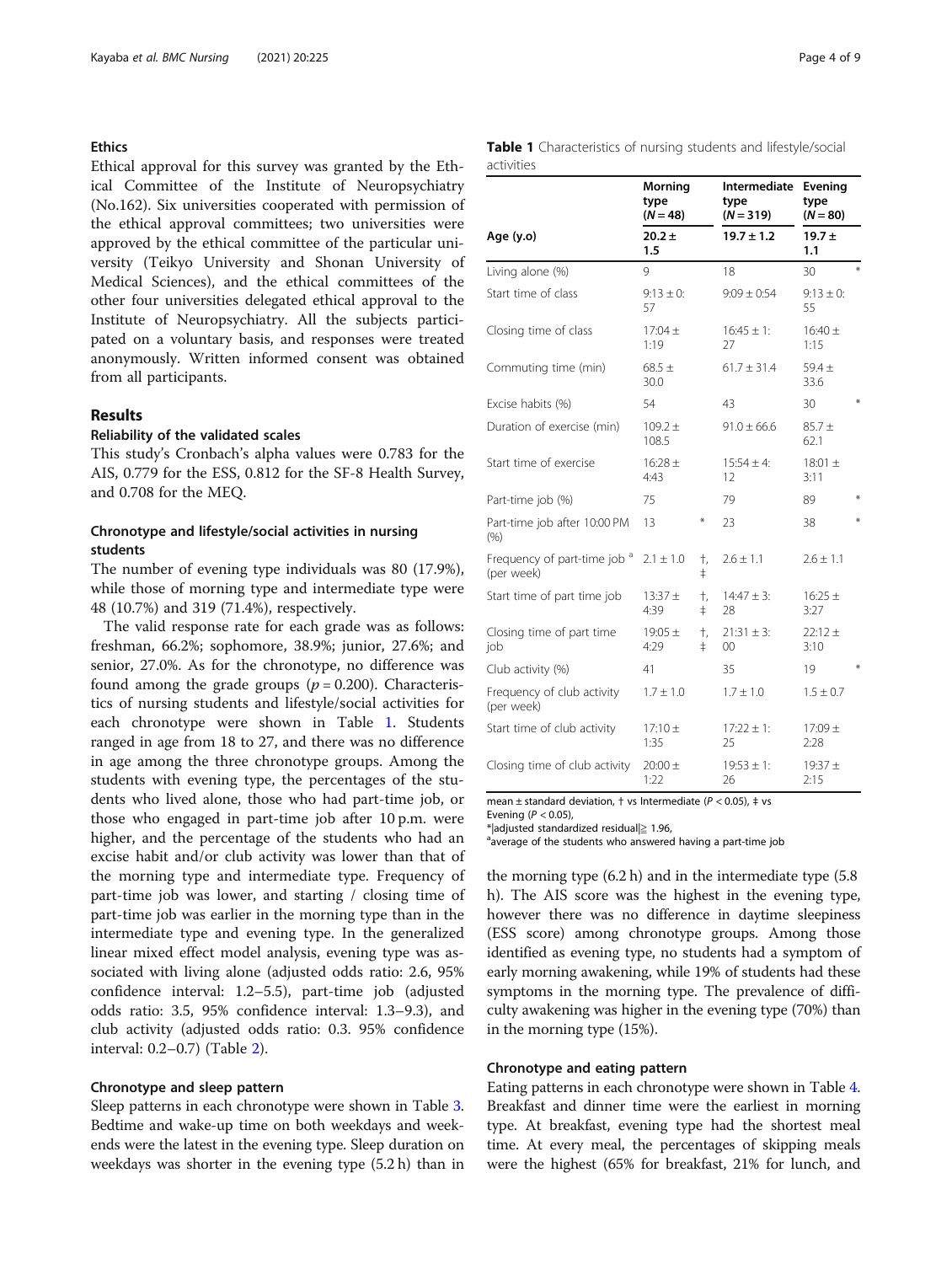<span id="page-4-0"></span>Table 2 Factors associated with evening type by the generalized linear mixed effect model

| <b>Predictors</b>     |     | Odds ratio 95% confidence interval | P value              |
|-----------------------|-----|------------------------------------|----------------------|
| Age                   | 0.9 | $0.7 - 1.2$                        | 0.669                |
| Living alone          | 2.6 | $1.2 - 5.5$                        | $0.011$ <sup>*</sup> |
| Start time of class   | 1.1 | $0.8 - 1.5$                        | 0.654                |
| Closing time of class | 1.0 | $0.8 - 1.3$                        | 0.886                |
| Commuting time        | 1.0 | $1.00 - 1.02$                      | 0.258                |
| Excise habit          | 0.8 | $0.4 - 1.5$                        | 0.501                |
| Part time job         | 3.5 | $1.3 - 9.3$                        | $0.013*$             |
| Club activity         | 0.3 | $0.2 - 0.7$                        | $0.004*$             |
| <b>Random Effects</b> |     | Variance                           |                      |
| University $(n = 6)$  |     | 0.0                                |                      |
| Grade $(n=4)$         |     | 0.0                                |                      |
| $*D \geq 0$ $\cap E$  |     |                                    |                      |

 $P < 0.05$ 

27% for dinner) in the evening type than in other chronotypes. Although there was no difference in BMI among chronotype groups, the percentage of the students who gained body weight after entering university was higher in the evening type (45%) than in the intermediate type (29%) and in the morning type (35%).

|  |  |  | Table 3 Chronotype and sleep pattern/sleep-related symptoms |  |
|--|--|--|-------------------------------------------------------------|--|
|--|--|--|-------------------------------------------------------------|--|

|                                        | Morning type<br>$(N = 48)$ |                         | Intermediate<br>type<br>$(N = 319)$ |       | Evening<br>type<br>$(N = 80)$ |         |
|----------------------------------------|----------------------------|-------------------------|-------------------------------------|-------|-------------------------------|---------|
| Bedtime on weekdays                    | $23:36 \pm 0$ :<br>52      | t,<br>ŧ                 | $0:30 \pm 1$ :<br>01                | $\pm$ | $1:09 \pm 1$ :<br>21          |         |
| Wake-up time on<br>weekdays            | $5:56 + 0$<br>48           | $\dagger$<br>$\ddagger$ | $6:27 \pm 0:46$                     | $\pm$ | $6:55 \pm 2$ :<br>50          |         |
| Sleep duration on<br>weekdays (h)      | $6.2 \pm 0.9$              | $\ddagger$              | $5.8 \pm 1.1$                       | $\pm$ | $5.2 \pm 1.3$                 |         |
| Bedtime on weekends                    | $23:31 \pm 1$ :<br>04      | $+$<br>$\ddagger$       | $0:43 \pm 1:20$                     | $\pm$ | $1:34 \pm 1$ :<br>26          |         |
| Wake-up time on<br>weekends            | $7:04 \pm 1$ :<br>09       | $+$<br>$\ddagger$       | $8:49 \pm 1:37$                     | $\pm$ | $10:11 + 1$ :<br>54           |         |
| Sleep duration on<br>weekends (h)      | $7.3 \pm 1.2$              | $\dagger$<br>$\ddagger$ | $8.0 \pm 1.6$                       |       | $8.3 \pm 1.9$                 |         |
| Athene Insomnia Scale<br>score         | $4.4 \pm 3.1$              | $\dagger$<br>$\ddagger$ | $6.1 + 3.7$                         | $\pm$ | $7.4 \pm 3.7$                 |         |
| Epworth Sleepiness Scale<br>score      | $10.3 \pm 4.9$             |                         | $11.7 + 4.7$                        |       | $12.4 \pm 5.4$                |         |
| Difficulty initiating sleep<br>$(\% )$ | 15                         |                         | 27                                  |       | 31                            |         |
| Difficulty maintaining<br>sleep (%)    | 15                         |                         | 9                                   |       | 13                            |         |
| Early morning awakening<br>(% )        | 19                         | $\ast$                  | 5                                   |       | $\Omega$                      | $\star$ |
| Difficulty awakening (%)               | 15                         | $\ast$                  | 46                                  |       | 70                            | $\star$ |

mean  $\pm$  standard deviation,  $\pm$  vs Intermediate ( $P < 0.05$ ),  $\pm$  vs Evening ( $P < 0.05$ ), \*|adjusted standardized residual|≧1.96

#### Table 4 Chronotype and eating pattern / body weight change

|                                                            | Morning<br>type<br>$(N = 48)$ |                           | Intermediate type<br>$(N = 319)$ |            | Evening<br>type<br>$(N = 80)$ |         |
|------------------------------------------------------------|-------------------------------|---------------------------|----------------------------------|------------|-------------------------------|---------|
| <b>Breakfast time</b>                                      | 6:<br>23±<br>0:42             | t,<br>ŧ                   | $6:51 \pm 0:49$                  |            | 6:<br>52±<br>0:47             |         |
| Meal time of breakfast<br>(min)                            | $20.0 +$<br>7.8               | $\dagger$ ,<br>$\ddagger$ | $16.1 \pm 8.1$                   | $\ddagger$ | $12.8 +$<br>7.3               |         |
| Skipping breakfast (%)                                     | 19                            | ⋇                         | 38                               |            | 65                            | $\star$ |
| Frequency of skipping<br>breakfast <sup>a</sup> (per week) | $2.6 \pm$<br>1.6              |                           | $2.8 \pm 1.6$                    | $\ddagger$ | $3.8 \pm$<br>1.9              |         |
| Lunch time                                                 | 12:<br>$(04 + 0)$<br>15       |                           | $12:07 + 0:18$                   |            | 12:<br>$(06 + 0)$<br>20       |         |
| Meal time of lunch (min)                                   | $26.8 +$<br>10.3              |                           | $24.3 \pm 9.3$                   |            | $25.8 +$<br>9.8               |         |
| Skipping lunch (%)                                         | 10                            |                           | 7                                | $\ast$     | 21                            | $\ast$  |
| Frequency of skipping<br>lunch <sup>a</sup> (per week)     | $1.6 \pm$<br>0.9              |                           | $2.3 \pm 1.6$                    |            | 2.9 <sub>±</sub><br>1.3       |         |
| Dinner time                                                | 19:<br>$07 + 1:$<br>05        | $\dagger$<br>$\ddagger$   | $19:30 \pm 1:32$                 |            | 19:<br>$43 \pm 1$ :<br>12     |         |
| Meal time of dinner (min)                                  | $34.3 +$<br>11.9              |                           | $31.1 \pm 15.3$                  |            | $33.0 \pm$<br>15.0            |         |
| Skipping dinner (%)                                        | 13                            |                           | 14                               | $\ast$     | 27                            | $\ast$  |
| Frequency of skipping<br>dinner <sup>a</sup> (per week)    | $4.0 +$<br>2.3                |                           | $2.6 \pm 1.2$                    |            | $2.4 \pm$<br>1.4              |         |
| Body mass index                                            | $20.4 \pm$<br>2.1             |                           | $20.6 \pm 3.1$                   |            | $20.2 \pm$<br>2.5             |         |
| Body weight gain (%)                                       | 35                            |                           | 29                               | ⋇          | 45                            | $\ast$  |

mean  $\pm$  standard deviation,  $\pm$  vs Intermediate (P < 0.05),  $\pm$  vs Evening (P < 0.05), \*|adjusted standardized residual|≧1.96, <sup>a</sup>

average of the students who answered having skipped meals

#### Chronotype and health-related quality of life / academic performance

Mental health-related quality of life was lower in the intermediate type and evening type than in the morning type, while there was no difference in physical healthrelated quality of life among chronotype groups (Table [5\)](#page-5-0).

The percentages of the nursing students who have experienced absence, tardiness, falling asleep during class, and/or interference with academic achievement were higher in the evening type than in other chronotypes (Table [5\)](#page-5-0).

#### **Discussion**

#### Chronotype and lifestyle/social activities in nursing students

The present study revealed that as high as 18% of the participants were identified as evening type. Furthermore, living alone, engaging in a part-time job and/or club activity were associated with evening type after adjusting for confounding factors. The students who live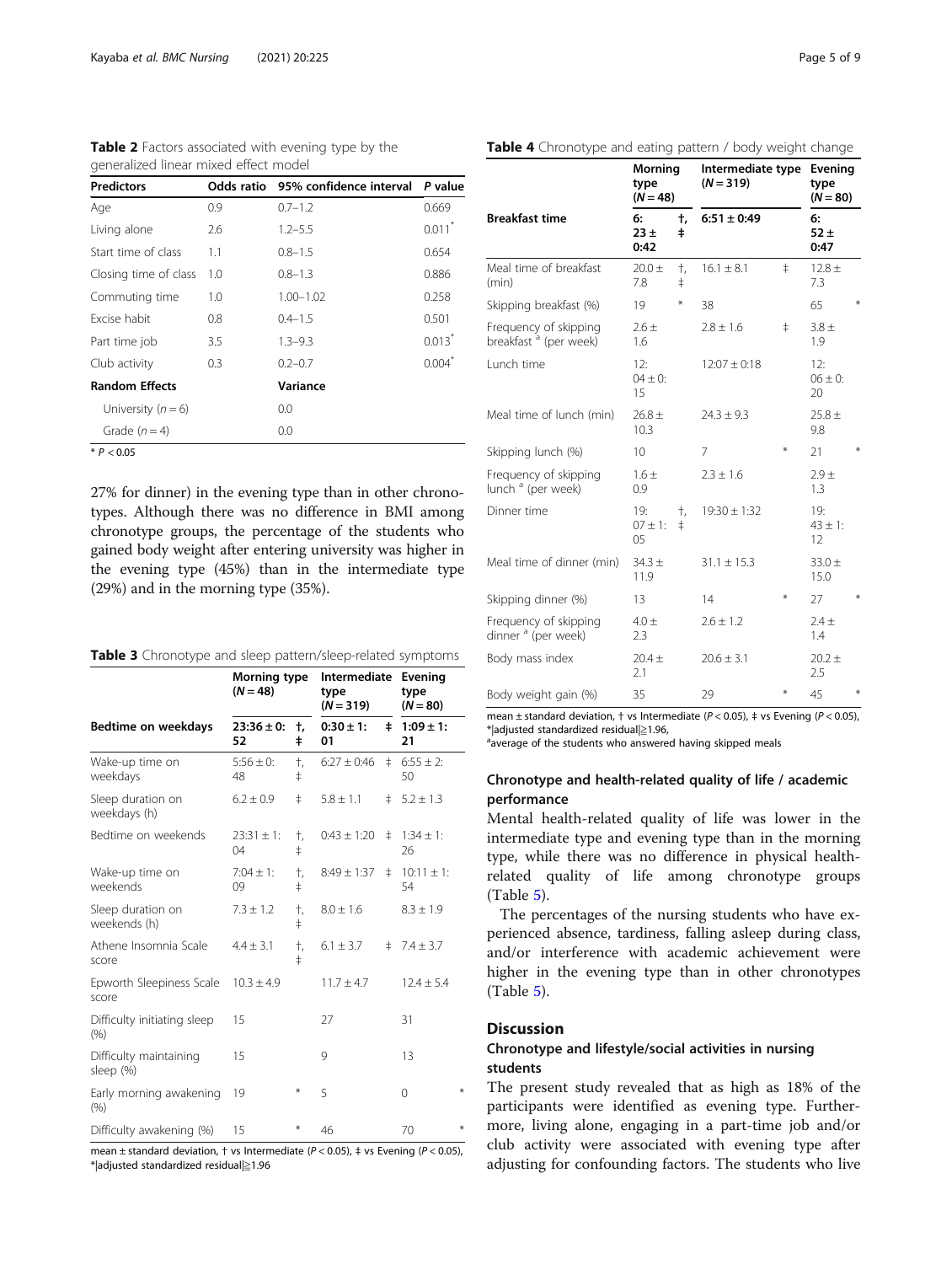#### <span id="page-5-0"></span>**Table 5** Chronotype and health-related quality of life / academic performance

|                                                                     | Morning type<br>$(N = 48)$ |                       | Intermediate type $(N = 319)$ |     | <b>Evening type</b><br>$(N = 80)$ |     |
|---------------------------------------------------------------------|----------------------------|-----------------------|-------------------------------|-----|-----------------------------------|-----|
| Health-related quality of life:<br>Physical component summary score | $51.4 \pm 5.1$             |                       | $51.1 \pm 5.3$                |     | $50.6 \pm 6.1$                    |     |
| Health-related quality of life:<br>Mental component summary score   | $50.0 + 6.4$               | $\dagger$ , $\dagger$ | $46.3 + 8.1$                  |     | $46.2 + 8.5$                      |     |
| Absence (%)                                                         | 0                          | $*$                   | 18                            | $*$ | 43                                | $*$ |
| Tardiness (%)                                                       | 9                          | $*$                   | 26                            | $*$ | 55                                | $*$ |
| Falling asleep during class (%)                                     | 78                         | $*$                   | 89                            |     | 97                                | $*$ |
| Interference with academic achievement (%)                          | 14                         | $*$                   | 27                            |     | 45                                | $*$ |

mean  $\pm$  standard deviation,  $\dagger$  vs Intermediate (P < 0.05),  $\ddagger$  vs Evening (P < 0.05), \*|adjusted standardized residual|≧1.96

alone can make their life schedule themselves, independent of their family, which promotes delay of circadian rhythm. On the contrary, engagement in a club activity may restrict and properly regulate students' life schedule. Among the students with evening type, as high as 89% of them had a part-time job. In addition, 38% of them were engaged in a part-time job after 10 p.m. The adjusted odds ratio of having a part-time job on evening type was 3.5 (95% confidence interval: 1.3–9.3), confirming the association between a part-time job and a later chronotype. The results of the association between a late chronotype and living alone, club activity, or part-time job suggest that lifestyle approaches would be helpful to prevent worsening delayed sleep–wake rhythms in nursing students.

It is noteworthy that a number of participants skipped breakfast, which was associated with a late chronotype. Many previous studies have reported an association between skipping breakfast and evening type [\[10](#page-7-0), [47](#page-8-0), [48](#page-8-0)]. Skipping breakfast is unhealthy eating behavior which contributes to metabolic disorders, including obesity and diabetes [[49](#page-8-0), [50](#page-8-0)]. In the present study, skipping lunch and dinner was associated with chronotype as well as skipping breakfast. This may suggest that their dietary schedule regulated by circadian rhythm is collapsed as well as their sleep-wake schedule. The percentage of the students who gained weight after entering university was higher in the evening type, although there was no difference in BMI among chronotypes. According to previous studies, chronotype is associated with food preference/ intake; evening type individuals had a higher intake of energy, sucrose, fat, and saturated fatty acids than morning type individuals [[11](#page-7-0)]. In contrast, morning type individuals had a higher intake of fruit [\[51](#page-8-0)]. Although information regarding food intake could not be obtained in the present study, a preference for unhealthy food intake may cause weight gain after nursing students with evening type enroll in university. Even though nursing students study the importance of nutrition, sleep, and physical activity for health, they are required to

understand their biological preference for delayed circadian rhythms and the importance of regular food intake. Furthermore, knowledge of sleep disorders including insomnia, circadian rhythm disorder, and hypersomnia needs to be disseminated to nursing students and nursing teachers. Previous studies have reported that 9–12% of nursing students had difficulty initiating sleep [[17](#page-7-0), [18\]](#page-7-0), and their sleep duration differed by country [[17](#page-7-0), [19](#page-7-0)–[23](#page-7-0)]. In the present study, one-third of the students with evening type had difficulty initiating sleep even though their sleep duration was insufficient (5.2 h on weekdays). This is because they suffer from insomnia and/or their endogenously delayed circadian rhythm disturbs the process of falling asleep. For nursing students, maintaining sleep–wake rhythm is important for a healthy lifestyle, including sleep [[52](#page-8-0)] and eating habits [[53\]](#page-8-0). Severely delayed sleep–wake rhythm, which is diagnosed as delayed sleep–wake phase disorder in a clinical setting, could also disrupt nursing students' social lives [[54\]](#page-8-0). A medical approach is needed in the case that a sleep problem cannot be solved by a student's own effort.

#### Chronotype and health-related quality of life / academic performance

Previous studies have shown that insufficient sleep, daytime sleepiness, and poor sleep were associated with poor mental health, lower health-related quality of life, and lower academic achievement [\[21](#page-7-0), [24,](#page-7-0) [27](#page-7-0)–[30](#page-7-0)]. The present study revealed that chronotype was associated with mental health-related quality of life, but not with physical health-related quality of life. In mental healthrelated quality of life, the score was lower in the evening type and intermediate type than in the morning type. In middle-aged or older adults, late chronotype was associated with poor physical health-related quality of life [\[7](#page-7-0)]. However, in the young population, the impact of late chronotype on physical health-related quality of life was not apparent. It can be considered that long-term late sleep-wake rhythm and following insufficient sleep bring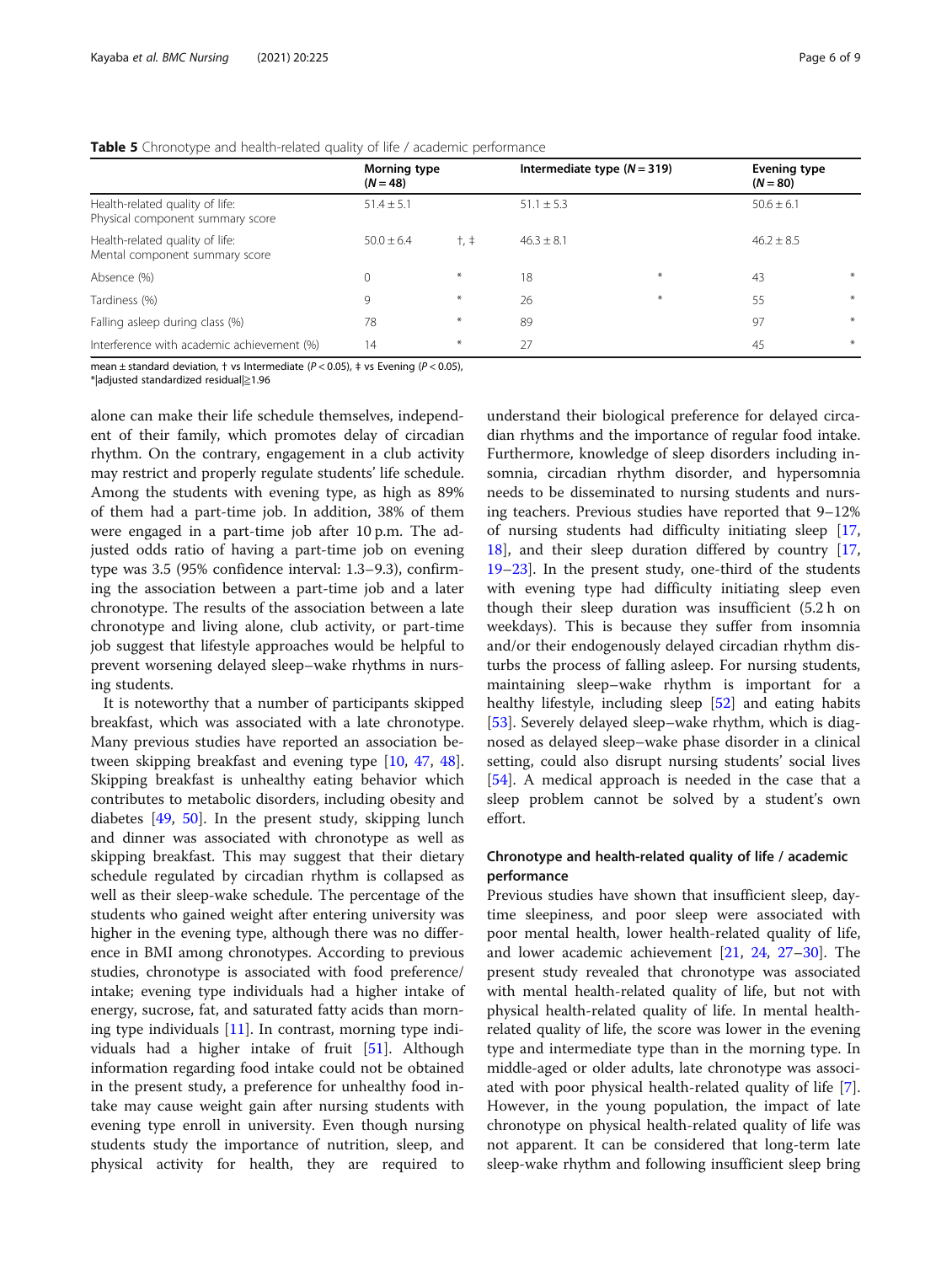<span id="page-6-0"></span>about future lifestyle-related disease occurring after middle age.

Regarding academic performance, more than half of the evening type nursing students experienced absences and tardiness, and almost all the students had experience falling asleep during class. In Japan, nursing students face busy schedules due to a challenging curriculum consisting of practical training, study for registered nurse licensure exams, and completion of a graduation thesis. Their busy schedules accelerate late chronotype and cause their physical fatigue [[55\]](#page-8-0). Thus, not only nursing students but also nurse teachers, who need to manage students' health problems and academic achievement, must understand that their biological characteristics (i.e., delayed sleep–wake rhythm) underlie these problems. One Canadian study reported that circadian rhythm disruption by shift work was related to nursing fatigue, which can pose patient safety risks, including medication errors [\[56\]](#page-8-0). Accumulating evidence of nursing students' biological characteristics and early education on the importance of the sleep–wake rhythm could promote nurses' health maintenance, thereby improving their turnover rate and the quality of nursing care. Considering the association between the chronotype and higher levels of depressive symptoms among nurses [[57](#page-8-0)], establishing a healthy lifestyle to prevent a delayed sleep– wake rhythm would contribute to their future health and work performance as a nurse.

#### **Limitations**

The present study had some limitations. First, the sample suffered from a weak representativity of the study population since the targeted nursing universities were not selected randomly from areas throughout Japan. All the nursing universities that collaborated in this survey were located in urban areas. Thus, further investigation on nursing students in rural area is needed before the results can be generalized. Second, the survey was conducted during the course of normal classes. According to some previous studies, nursing students experience stress during practical training [[58](#page-8-0), [59\]](#page-8-0). During practical training, their sleep patterns and the effect of chronotype on health-related quality of life–academic performance may differ from the results of this study. This study's valid response rate was higher among the freshman than the other grades, but the freshmen had not yet received practical training. Thus, a comparison of the relationship between sleep patterns and daytime performance among the grades should be investigated. Third, the causal relationship between chronotype and outcomes could not be ascertained in this cross-sectional study. Finally, we analyzed data from only female nursing students. Eveningness is more severe in men than in women  $[1]$  $[1]$ ; therefore, the impact of chronotype on health-related quality of life–school performance in male nursing students may differ from that of female students. Further longitudinal studies including a sleep survey during practical training in both male and female nursing students are needed in the future.

#### Conclusions

The present study assessed chronotypes and their associated factors in nursing students. Late chronotype was associated with living alone, having a part-time job, engaging in club activities, and an unhealthy lifestyle, including delayed sleep-wake phase, insufficient sleep, and skipping of meals. The students with evening type and intermediate type had poor mental health-related quality of life than those with morning type. Most of the evening type nursing students experienced absences, tardiness, and falling asleep during class. The present study has important implications for nursing students' biological characteristics and lifestyle, which are associated with their health-related quality of life and academic performance. Accumulating evidence of nursing students' biological characteristics could help promote their health maintenance, thereby improving the nursing turnover rate and care quality.

#### Abbreviations

AIS: Athens Insomnia Scale; BMI: Body Mass Index; ESS: Epworth Sleepiness Scale; MEQ: Morningness-Eveningness Questionnaire; SF-8: 8-item Short Form

#### Supplementary Information

The online version contains supplementary material available at [https://doi.](https://doi.org/10.1186/s12912-021-00748-3) [org/10.1186/s12912-021-00748-3.](https://doi.org/10.1186/s12912-021-00748-3)

Additional file 1. STROBE checklist Additional file 2. Questionnaire

#### Acknowledgements

The authors gratefully acknowledge all the university students who participated in the study and teaching staff at the universities who contributed to data collection. We would like to thank Editage ([www.](http://www.editage.com) [editage.com\)](http://www.editage.com) for English language editing.

#### Authors' contributions

MK designed the study, analyzed the data, and wrote the initial draft of the manuscript. TS assisted in planning the survey, interpretation of data, and t preparation of the manuscript. TS and YI supervised the study. TM and NK contributed to data collection. All authors have contributed to the interpretation and critically reviewed the manuscript. All authors approved the final version of the manuscript and agree to be accountable for all aspects of the work.

#### Funding

This work was supported by the Japan Society for the Promotion of Science [grant numbers JP17K17534] and a research grant from the Japan Foundation of Institute for Neuropsychiatry. The funding bodies had no role in the design of the study, data collection, analysis and interpretation of data, and writing of the manuscript.

#### Availability of data and materials

The datasets used and/or analyzed during the current study are available from the corresponding author on reasonable request.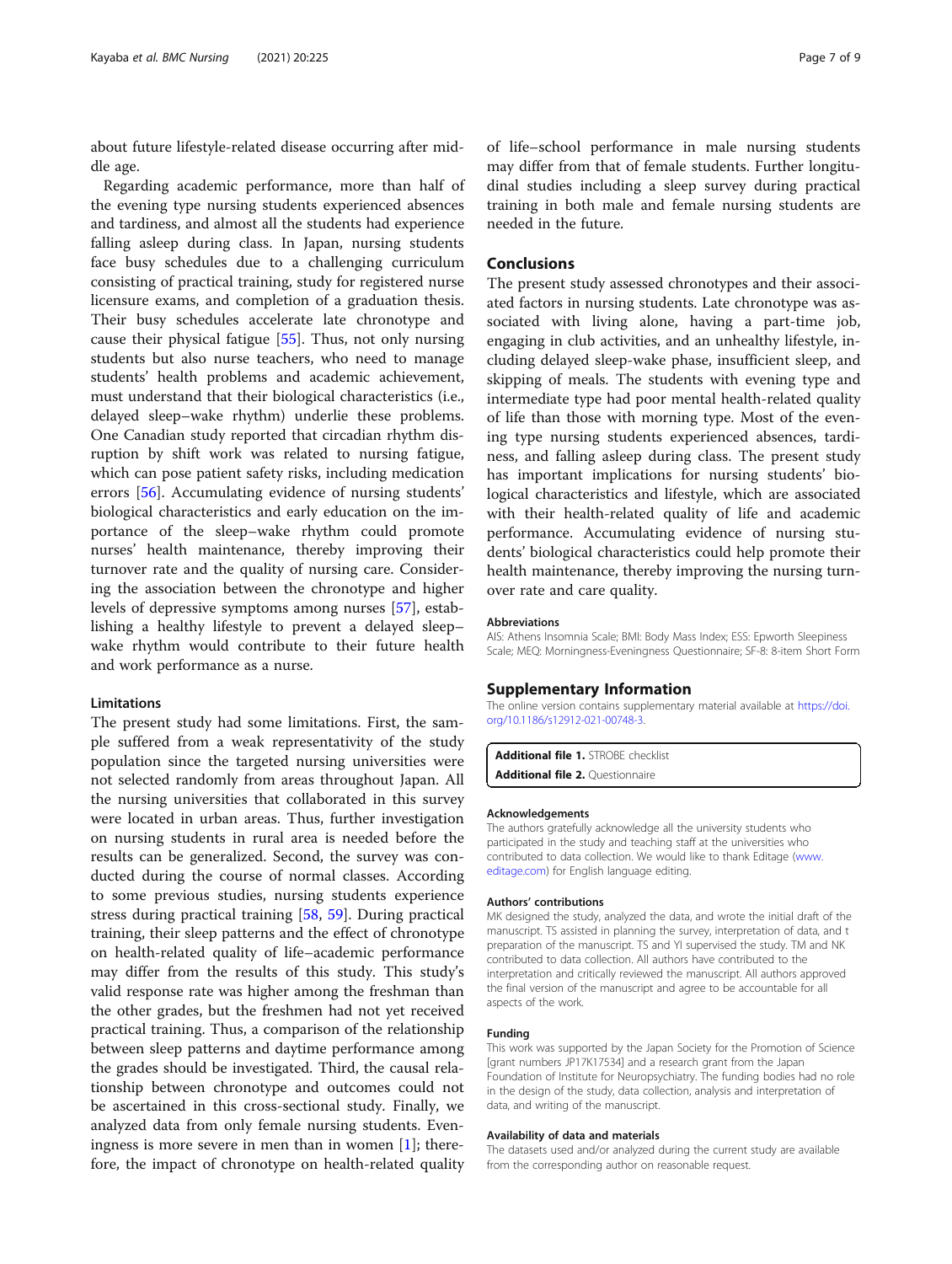#### <span id="page-7-0"></span>Declarations

#### Ethics approval and consent to participate

Ethical approval for this survey was granted by the Ethical Committee of the Institute of Neuropsychiatry (No.162). All the subjects participated on a voluntary basis and responses were treated anonymously. Written informed consent was obtained from the participants.

#### Consent for publication

Not applicable.

#### Competing interests

Department of Somnology is an endowment department, supported with an unrestricted grant from Philips Japan Co., Ltd. and Koike Medical Co., Ltd.

#### Author details

<sup>1</sup>Department of Somnology, Tokyo Medical University, 6-7-1 Nishishinjuku, Shinjuku-ku, Tokyo 160-0023, Japan. <sup>2</sup>Japan Somnology Center, Institute of Neuropsychiatry, 5-10-10, Yoyogi, Shibuya-ku, Tokyo 151–0053, Japan. <sup>3</sup> <sup>3</sup>Department of Nursing, Graduate School of Medicine, Yokohama City University, Fukuura 3-9, Yokohama Kanazawa-ku, Kanagawa 236-0004, Japan. 4 Graduate School of Health Sciences, Shonan University of Medical Sciences, Kamishinano 16-48, Yokohama Totsuka-ku, Kanagawa 244–0806, Japan. <sup>5</sup> <sup>5</sup>Department of Clinical Laboratory Science, Faculty of Medical Technology, Teikyo University, Kaga 2-11-1, Itabashi-ku, Tokyo 173-8605, Japan.

## Received: 2 August 2020 Accepted: 22 October 2021

#### References

- 1. Roenneberg T, Kuehnle T, Pramstaller PP, Ricken J, Havel M, Guth A, et al. A marker for the end of adolescence. Curr Biol CB. 2004;14(24):R1038–9. [https://doi.org/10.1016/j.cub.2004.11.039.](https://doi.org/10.1016/j.cub.2004.11.039)
- 2. Kalmbach DA, Schneider LD, Cheung J, Bertrand SJ, Kariharan T, Pack AI, et al. Genetic Basis of Chronotype in Humans: Insights From Three Landmark GWAS. Sleep. 2017;40(2). [https://doi.org/10.1093/sleep/zsw048.](https://doi.org/10.1093/sleep/zsw048)
- Porcheret K, Wald L, Fritschi L, Gerkema M, Gordijn M, Merrrow M, et al. Chronotype and environmental light exposure in a student population. Chronobiol Int. 2018;35(10):1365–74. [https://doi.org/10.1080/07420528.201](https://doi.org/10.1080/07420528.2018.1482556) [8.1482556](https://doi.org/10.1080/07420528.2018.1482556).
- 4. Levandovski R, Sasso E, Hidalgo MP. Chronotype: a review of the advances, limits and applicability of the main instruments used in the literature to assess human phenotype. Trends Psychiatr Psychother. 2013;35(1):3–11. [https://doi.org/10.1590/S2237-60892013000100002.](https://doi.org/10.1590/S2237-60892013000100002)
- 5. Dickinson DL, Wolkow AP, Rajaratnam SMW, Drummond SPA. Personal sleep debt and daytime sleepiness mediate the relationship between sleep and mental health outcomes in young adults. Depression Anxiety. 2018; 35(8):775–83. <https://doi.org/10.1002/da.22769>.
- 6. Morita Y, Sasai-Sakuma T, Asaoka S, Inoue Y. Prevalence and correlates of insufficient sleep syndrome in Japanese young adults: A web-based crosssectional study. J Clin Sleep Med. 2015;11(10):1163–9. [https://doi.org/10.](https://doi.org/10.5664/jcsm.5092) [5664/jcsm.5092.](https://doi.org/10.5664/jcsm.5092)
- 7. Suh S, Yang HC, Kim N, Yu JH, Choi S, Yun CH, et al. Chronotype differences in health behaviors and health-related quality of life: A population-based study among aged and older adults. Behav Sleep Med. 2017;15(5):361–76. <https://doi.org/10.1080/15402002.2016.1141768>.
- Zerbini G, van der Vinne V, Otto LKM, Kantermann T, Krijnen WP, Roenneberg T, et al. Lower school performance in late chronotypes: underlying factors and mechanisms. Sci Rep. 2017;7(1):4385. [https://doi.](https://doi.org/10.1038/s41598-017-04076-y) [org/10.1038/s41598-017-04076-y](https://doi.org/10.1038/s41598-017-04076-y).
- Lee YJ, Park J, Kim S, Cho SJ, Kim SJ. Academic performance among adolescents with behaviorally induced insufficient sleep syndrome. J Clin Sleep Med. 2015;11(1):61–8. <https://doi.org/10.5664/jcsm.4368>.
- 10. Rossbach S, Diederichs T, Nothlings U, Buyken AE, Alexy U. Relevance of chronotype for eating patterns in adolescents. Chronobiol Int. 2018;35(3): 336–47. <https://doi.org/10.1080/07420528.2017.1406493>.
- 11. Maukonen M, Kanerva N, Partonen T, Kronholm E, Tapanainen H, Kontto J, et al. Chronotype differences in timing of energy and macronutrient intakes: A population-based study in adults. Obesity (Silver Spring). 2017;25(3):608– 15. <https://doi.org/10.1002/oby.21747>.
- 12. Yu JH, Yun CH, Ahn JH, Suh S, Cho HJ, Lee SK, et al. Evening chronotype is associated with metabolic disorders and body composition in middle-aged adults. J Clin Endocrinol Metab. 2015;100(4):1494–502. [https://doi.org/10.121](https://doi.org/10.1210/jc.2014-3754) [0/jc.2014-3754.](https://doi.org/10.1210/jc.2014-3754)
- 13. Xiao Q, Garaulet M, Scheer F. Meal timing and obesity: interactions with macronutrient intake and chronotype. Int J Obes. 2019;43(9):1701–11. [https://doi.org/10.1038/s41366-018-0284-x.](https://doi.org/10.1038/s41366-018-0284-x)
- 14. Gariepy G, Riehm KE, Whitehead RD, Dore I, Elgar FJ. Teenage night owls or early birds? Chronotype and the mental health of adolescents. J Sleep Res. 2019;28(3):e12723. <https://doi.org/10.1111/jsr.12723>.
- 15. Kivela L, Papadopoulos MR, Antypa N. Chronotype and psychiatric disorders. Curr Sleep Med Rep. 2018;4(2):94–103. [https://doi.org/10.1007/s40675-018-](https://doi.org/10.1007/s40675-018-0113-8) [0113-8.](https://doi.org/10.1007/s40675-018-0113-8)
- 16. Enright T, Refinetti R. Chronotype, class times, and academic achievement of university students. Chronobiol Int. 2017;34(4):445–50. [https://doi.org/10.1](https://doi.org/10.1080/07420528.2017.1281287) [080/07420528.2017.1281287.](https://doi.org/10.1080/07420528.2017.1281287)
- 17. Gianfredi V, Nucci D, Tonzani A, Amodeo R, Benvenuti AL, Villarini M, et al. Sleep disorder, Mediterranean diet and learning performance among nursing students: inSOMNIA, a cross-sectional study. Ann Ig. 2018;30(6):470– 81. <https://doi.org/10.7416/ai.2018.2247>.
- 18. Angelone AM, Mattei A, Sbarbati M, Di Orio F. Prevalence and correlates for self-reported sleep problems among nursing students. J Prev Med Hyg. 2011;52(4):201–8.
- 19. Yilmaz D, Tanrikulu F, Dikmen Y. Research on sleep quality and the factors affecting the sleep quality of the nursing students. Curr Health Sci J. 2017; 43(1):20–4. [https://doi.org/10.12865/CHSJ.43.01.03.](https://doi.org/10.12865/CHSJ.43.01.03)
- 20. Gunes Z, Arslantas H. Insomnia in nursing students and related factors: A cross-sectional study. Int J Nurs Pract. 2017;23(5):e12578.
- 21. Torres GCS, Paragas ED Jr. Social determinants associated with the quality of life of baccalaureate nursing students: A cross-sectional study. Nurs Forum. 2019;54(2):137–43. <https://doi.org/10.1111/nuf.12306>.
- 22. Steptoe A, Peacey V, Wardle J. Sleep duration and health in young adults. Arch Intern Med. 2006;166(16):1689–92. [https://doi.org/10.1001/archinte.1](https://doi.org/10.1001/archinte.166.16.1689) [66.16.1689](https://doi.org/10.1001/archinte.166.16.1689).
- 23. Evans JM, Eades CE, Cameron DM. Health and health behaviours among a cohort of first year nursing students in Scotland: A self-report survey. Nurse Educ Pract. 2019;36:71–5. [https://doi.org/10.1016/j.nepr.2019.02.019.](https://doi.org/10.1016/j.nepr.2019.02.019)
- 24. Demir G. Daytime sleepiness and related factors in nursing students. Nurse Educ Today. 2017;59:21–5. [https://doi.org/10.1016/j.nedt.2017.08.](https://doi.org/10.1016/j.nedt.2017.08.003) [003](https://doi.org/10.1016/j.nedt.2017.08.003).
- 25. Marta OFD, Kuo SY, Bloomfield J, Lee HC, Ruhyanudin F, Poynor MY, et al. Gender differences in the relationships between sleep disturbances and academic performance among nursing students: A cross-sectional study. Nurse Educ Today. 2020;85:104270. [https://doi.org/10.1016/j.nedt.2019.1042](https://doi.org/10.1016/j.nedt.2019.104270) [70.](https://doi.org/10.1016/j.nedt.2019.104270)
- 26. Huang CF, Yang LY, Wu LM, Liu Y, Chen HM. Determinants of daytime sleepiness in first-year nursing students: a questionnaire survey. Nurse Educ Today. 2014;34(6):1048–53. [https://doi.org/10.1016/j.nedt.2013.11.005.](https://doi.org/10.1016/j.nedt.2013.11.005)
- 27. Cheung T, Wong SY, Wong KY, Law LY, Ng K, Tong MT, et al. Depression, Anxiety and Symptoms of Stress among Baccalaureate Nursing Students in Hong Kong: A Cross-Sectional Study. Int J Environ Res Public Health. 2016; 13(8):779.
- 28. Menon B, Karishma HP, Mamatha IV. Sleep quality and health complaints among nursing students. Ann Indian Acad Neurol. 2015;18(3):363–4. [https://](https://doi.org/10.4103/0972-2327.157252) [doi.org/10.4103/0972-2327.157252](https://doi.org/10.4103/0972-2327.157252).
- 29. Zhang Y, Peters A, Chen G. Perceived Stress Mediates the Associations between Sleep Quality and Symptoms of Anxiety and Depression among College Nursing Students. Int J Nurs Educ Scholarsh. 2018;15(1).
- 30. Park S, Lee Y, Yoo M, Jung S. Wellness and sleep quality in Korean nursing students: A cross-sectional study. Appl Nurs Res. 2019;48:13–8. [https://doi.](https://doi.org/10.1016/j.apnr.2019.05.008) [org/10.1016/j.apnr.2019.05.008.](https://doi.org/10.1016/j.apnr.2019.05.008)
- 31. Bartlett ML, Taylor H, Nelson JD. Comparison of mental health characteristics and stress between baccalaureate nursing students and nonnursing students. J Nurs Educ. 2016;55(2):87–90. [https://doi.org/10.3928/014](https://doi.org/10.3928/01484834-20160114-05) [84834-20160114-05](https://doi.org/10.3928/01484834-20160114-05).
- 32. Turner K, McCarthy VL. Stress and anxiety among nursing students: A review of intervention strategies in literature between 2009 and 2015. Nurse Educ Pract. 2017;22:21–9. <https://doi.org/10.1016/j.nepr.2016.11.002>.
- 33. Pulido-Martos M, Augusto-Landa JM, Lopez-Zafra E. Sources of stress in nursing students: a systematic review of quantitative studies. Int Nurs Rev. 2012;59(1):15–25. [https://doi.org/10.1111/j.1466-7657.2011.00939.x.](https://doi.org/10.1111/j.1466-7657.2011.00939.x)